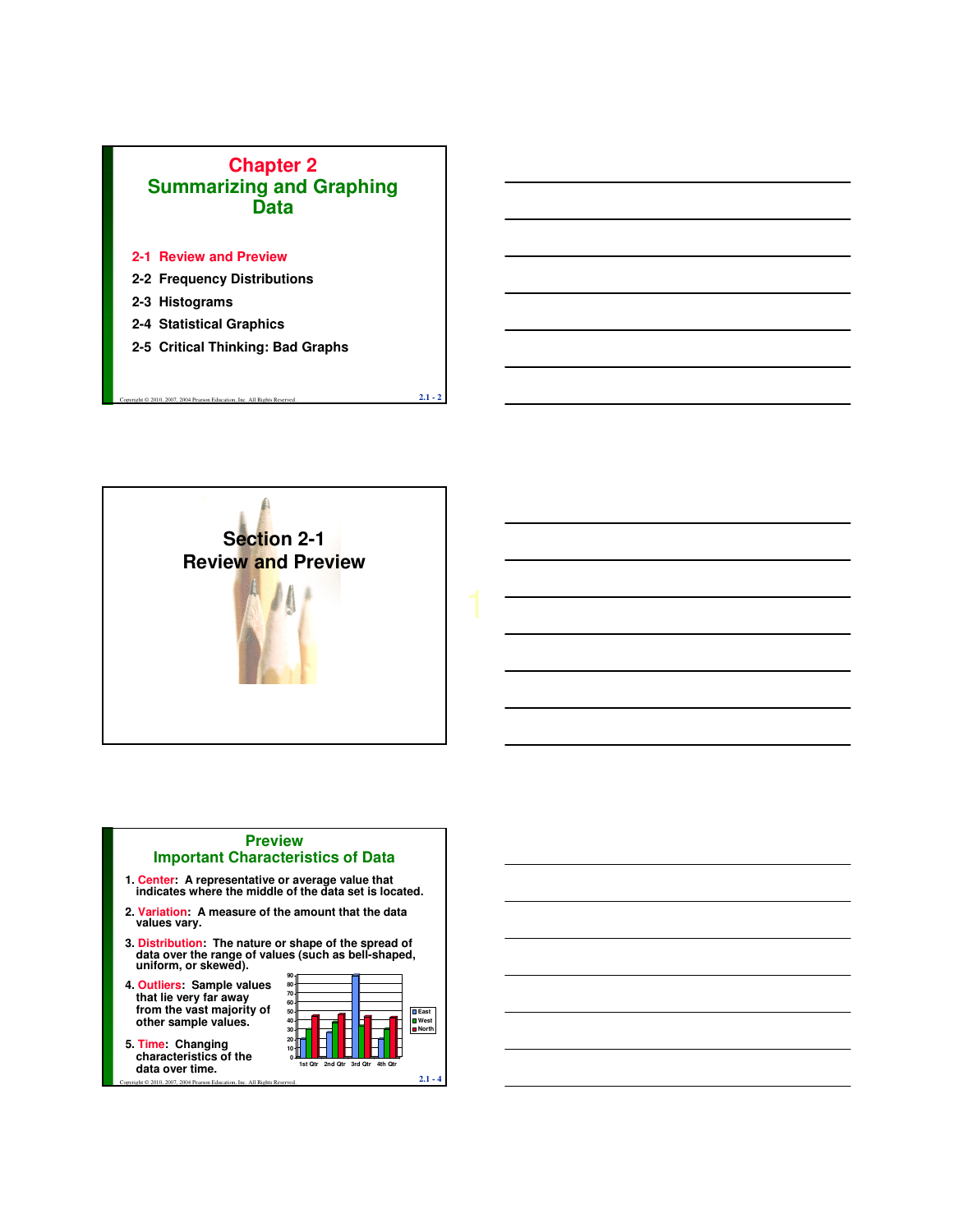



## **Key Concept**

**When working with large data sets, it is often helpful to organize and summarize data by constructing a table called a frequency distribution, defined later. Because computer software and calculators can generate frequency distributions, the details of constructing them are not as important as what they tell us about data sets. It helps us understand the nature of the distribution of a data set.** 

### **Definition**

Copyright © 2010, P.1907, 2008 Milli Participan Education, Inc. All Rights Reserved. **2.1 - 6** 

### **Frequency Distribution (or Frequency Table)**

**shows how a data set is partitioned among all of several categories (or classes) by listing all of the categories along with the number of data values in each of the categories.**

**Copyright © 2010, Ph967, 2007, 2004 Pearson Education, Inc. All Rights Reserved. 2.1 - 7**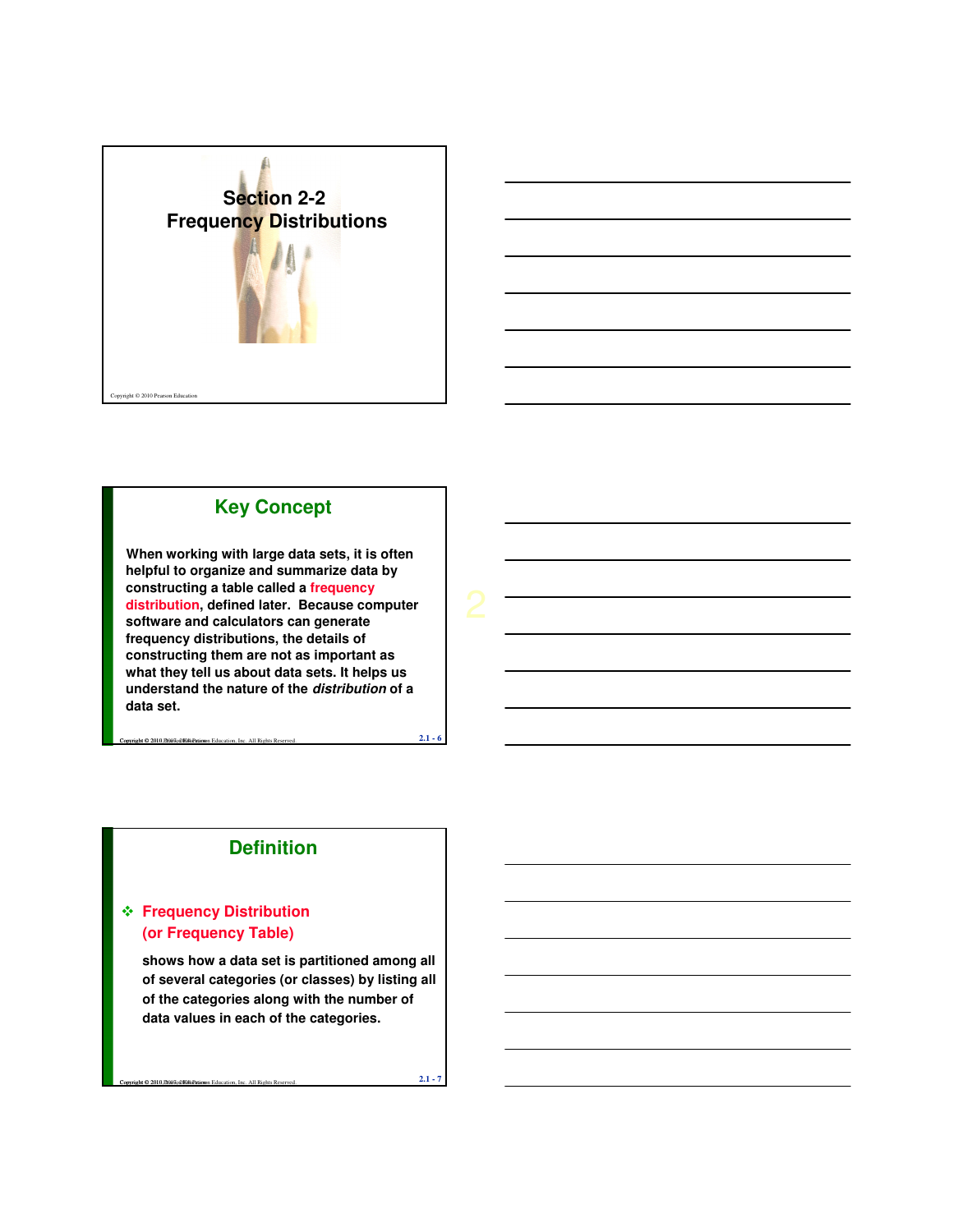|              |                |    |    |    |    | <b>Pulse Rates of Females and Males</b>                                  |    |    |    | <b>Original Data</b> |    |    |    |    |    |    |    |     |           |
|--------------|----------------|----|----|----|----|--------------------------------------------------------------------------|----|----|----|----------------------|----|----|----|----|----|----|----|-----|-----------|
|              |                |    |    |    |    |                                                                          |    |    |    |                      |    |    |    |    |    |    |    |     |           |
| Table 2-1    |                |    |    |    |    | Pulse Rates (beats per minute) of Females and Males                      |    |    |    |                      |    |    |    |    |    |    |    |     |           |
|              | <b>Females</b> |    |    |    |    |                                                                          |    |    |    |                      |    |    |    |    |    |    |    |     |           |
| 76           | 72             | 88 | 60 | 72 | 68 | 80                                                                       | 64 | 68 | 68 | 80                   | 76 | 68 | 72 | 96 | 72 | 68 | 72 | 64  | 80        |
| 64           | 80             | 76 | 76 | 76 | 80 | 104                                                                      | 88 | 60 | 76 | 72                   | 72 | 88 | 80 | 60 | 72 | 88 | 88 | 124 | 64        |
| <b>Males</b> |                |    |    |    |    |                                                                          |    |    |    |                      |    |    |    |    |    |    |    |     |           |
| 68           | 64             | 88 | 72 | 64 | 72 | 60                                                                       | 88 | 76 | 60 | 96                   | 72 | 56 | 64 | 60 | 64 | 84 | 76 | 84  | 88        |
| 72           | 56             | 68 | 64 | 60 | 68 | 60                                                                       | 60 | 56 | 84 | 72                   | 84 | 88 | 56 | 64 | 56 | 56 | 60 | 64  | 72        |
|              |                |    |    |    |    |                                                                          |    |    |    |                      |    |    |    |    |    |    |    |     |           |
|              |                |    |    |    |    |                                                                          |    |    |    |                      |    |    |    |    |    |    |    |     |           |
|              |                |    |    |    |    |                                                                          |    |    |    |                      |    |    |    |    |    |    |    |     |           |
|              |                |    |    |    |    |                                                                          |    |    |    |                      |    |    |    |    |    |    |    |     |           |
|              |                |    |    |    |    | Copyright © 2010.F2003o@ENDPatieson Education, Inc. All Rights Reserved. |    |    |    |                      |    |    |    |    |    |    |    |     | $2.1 - 8$ |





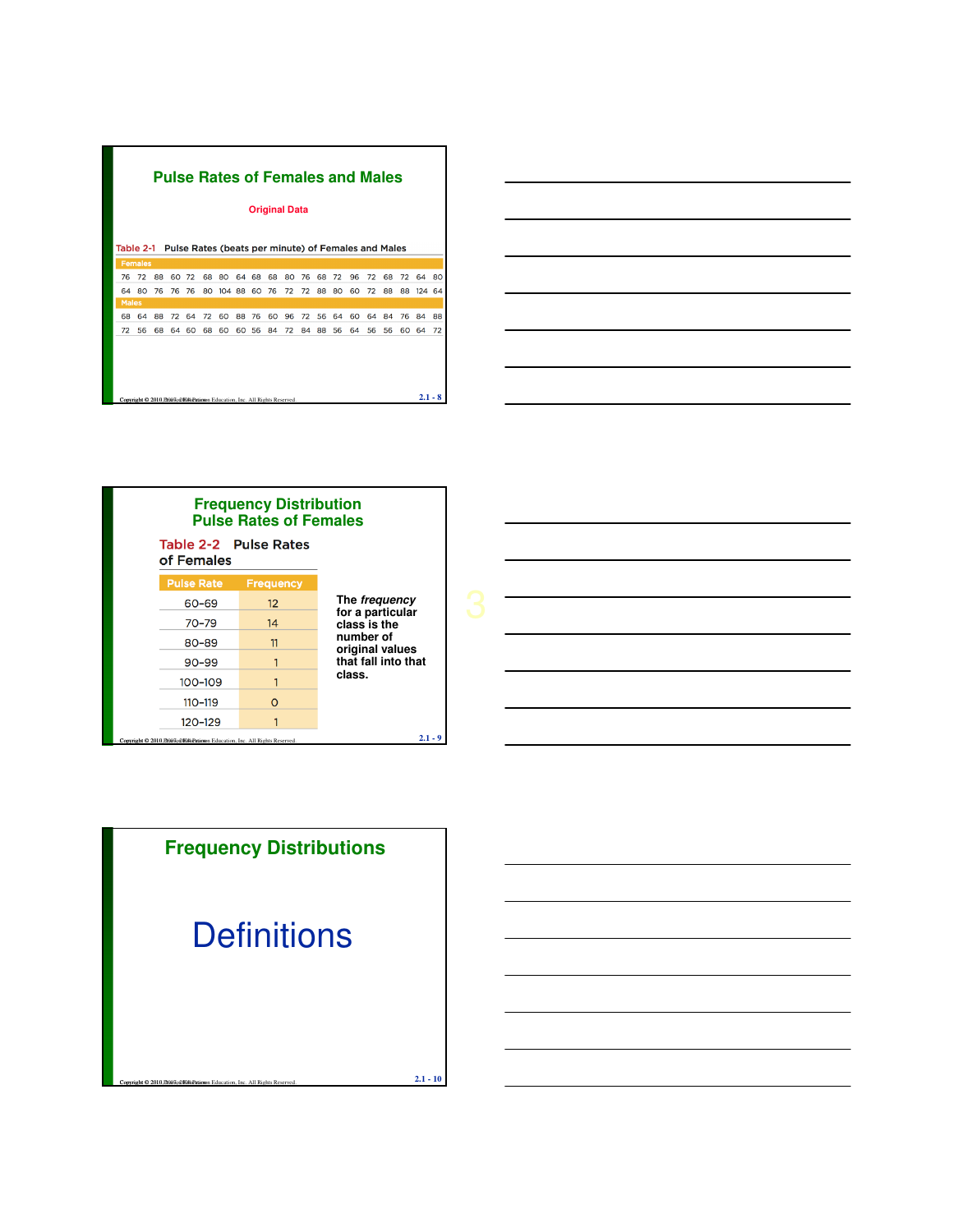









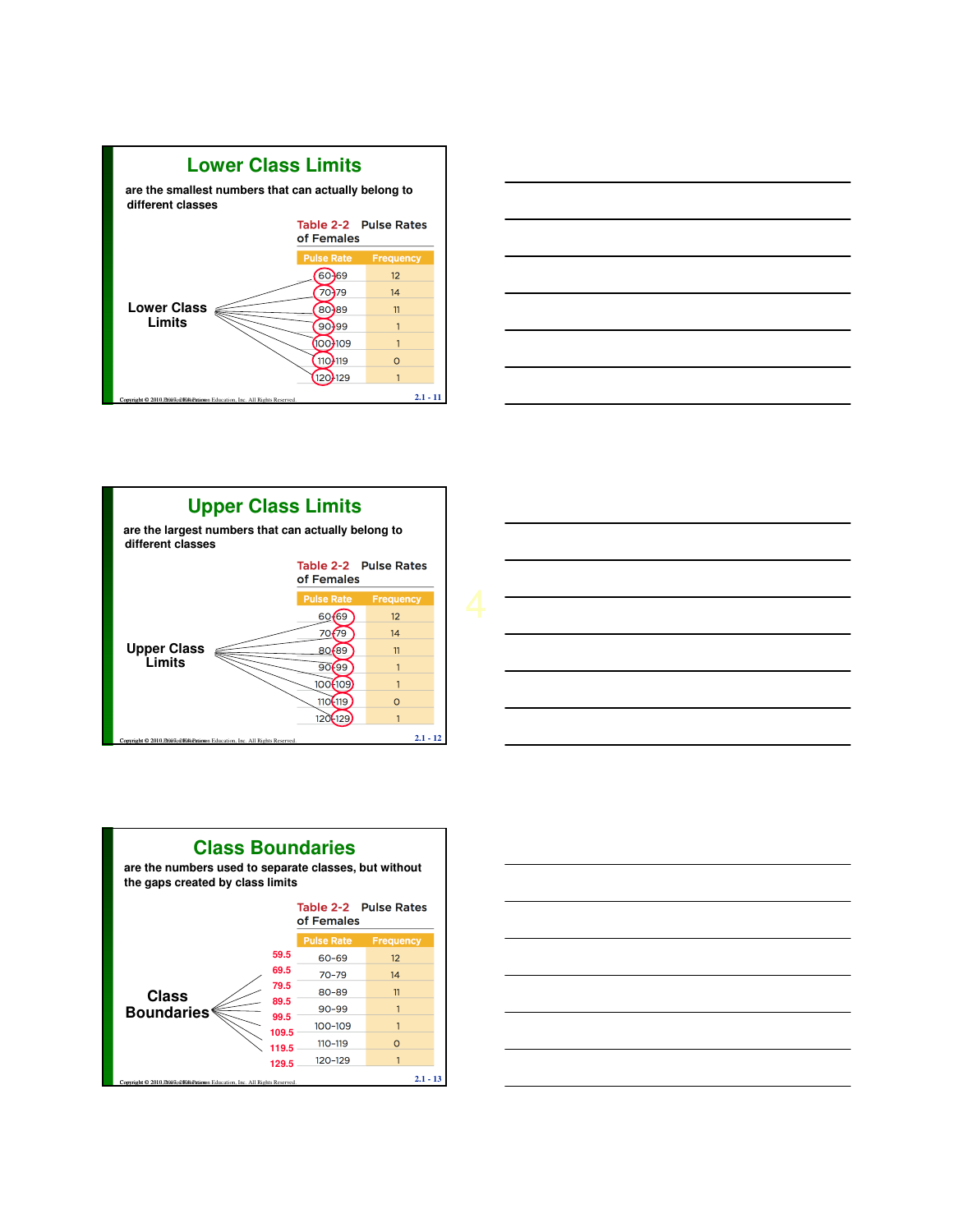







### **Reasons for Constructing Frequency Distributions**

- **1. Large data sets can be summarized.**
- **2. We can analyze the nature of data.**
- **3. We have a basis for constructing important graphs.**

**Copyright © 2010, Ph967, 2007 Pearson Education, Inc. All Rights Reserved. 2.1 - 16**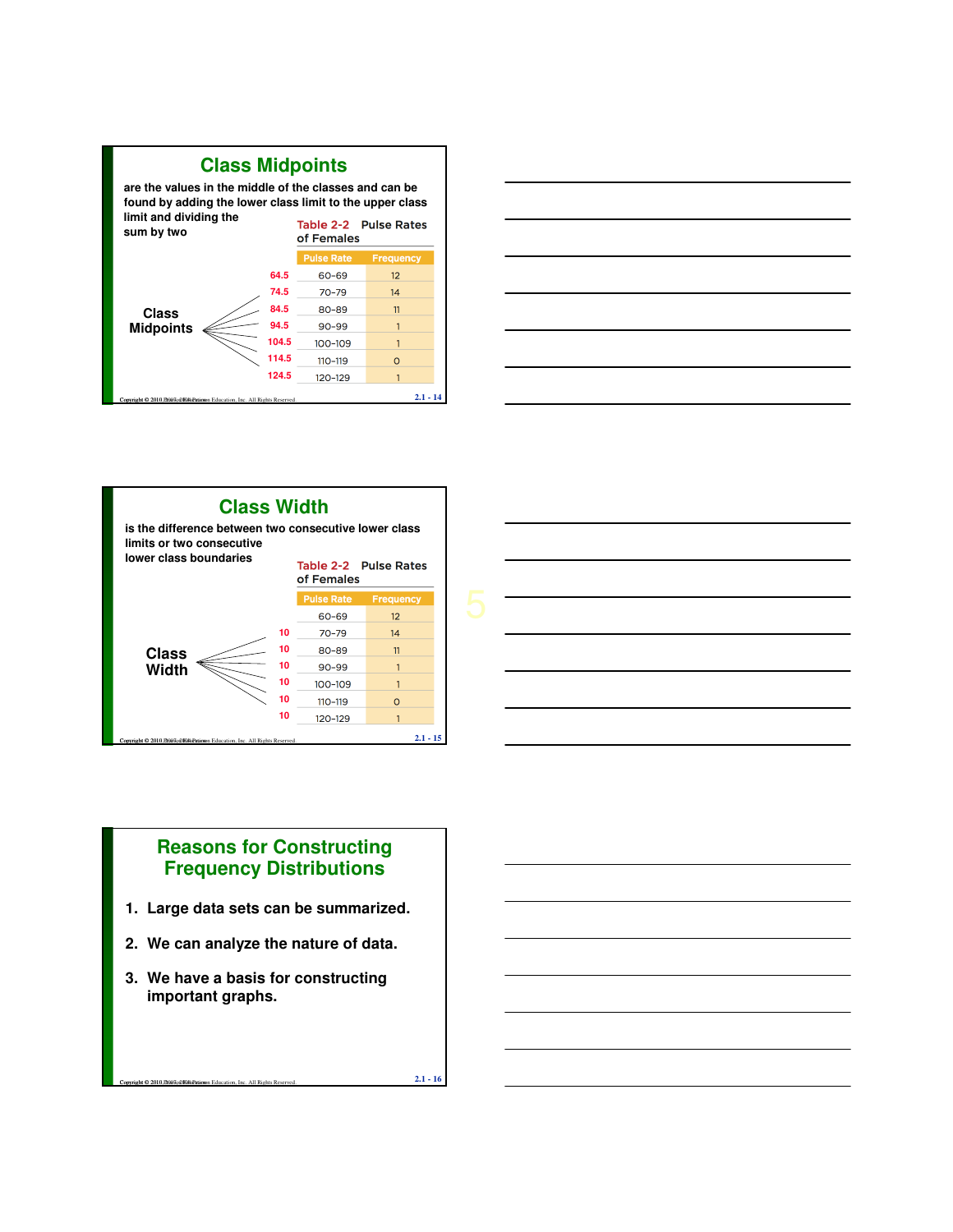#### **Constructing A Frequency Distribution**

**1. Determine the number of classes (should be between 5 and 20).**

**2. Calculate the class width (round up).**

**class width** ≈ **(maximum value) – (minimum value) number of classes**

- **3. Starting point: Choose the minimum data value or a convenient value below it as the first lower class limit.**
- **4. Using the first lower class limit and class width, proceed to list the other lower class limits.**
- **5. List the lower class limits in a vertical column and proceed to enter the upper class limits.**
- Copyright © 2010, P.1907, 2009 Pearson Education, Inc. All Rights Reserved. **2.1 17 6. Take each individual data value and put a tally mark in the appropriate class. Add the tally marks to get the frequency.**





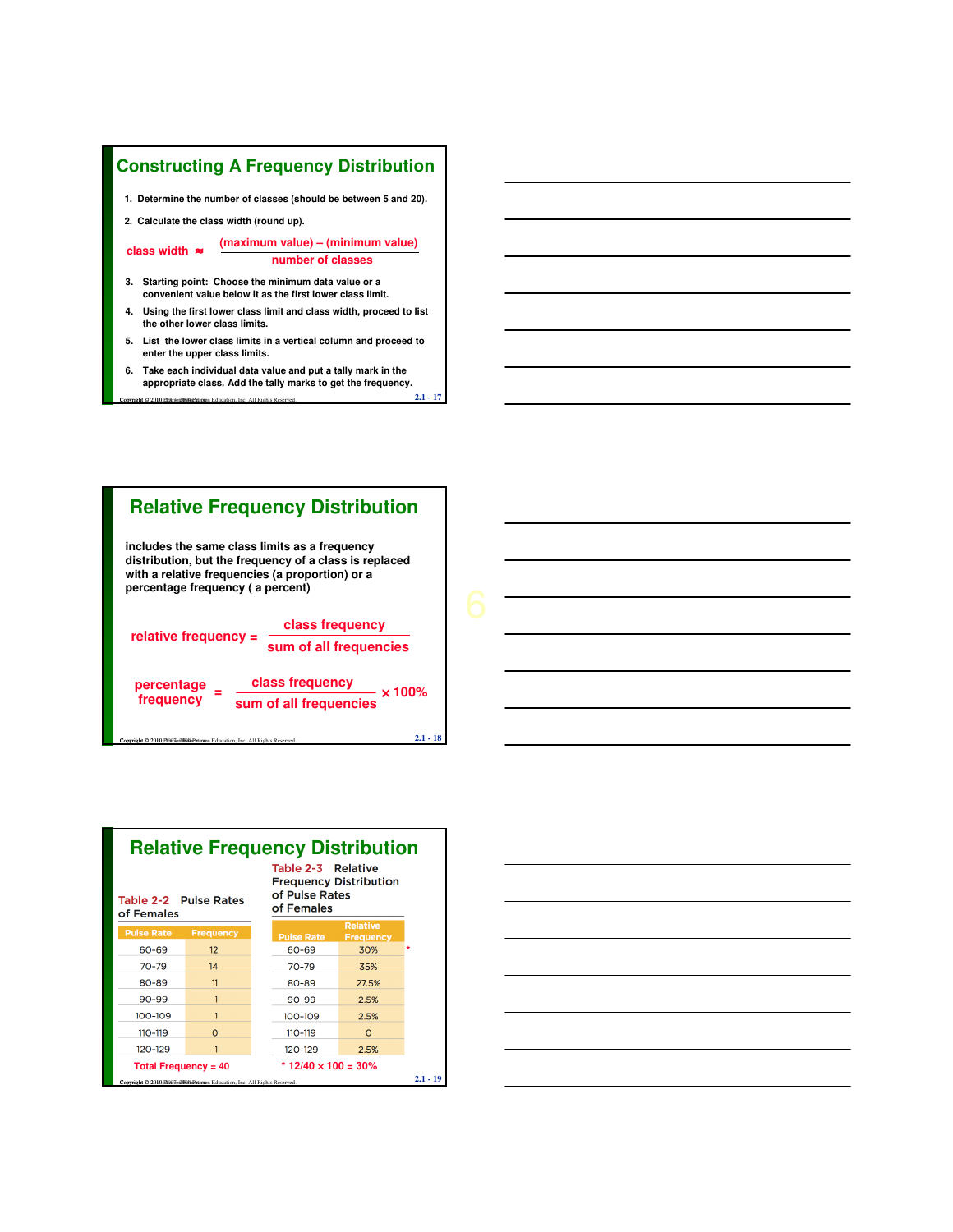| <b>Cumulative Frequency Distribution</b>                                                   |                  |                                                                                           |                                       |                               |  |  |  |  |
|--------------------------------------------------------------------------------------------|------------------|-------------------------------------------------------------------------------------------|---------------------------------------|-------------------------------|--|--|--|--|
| Table 2-2 Pulse Rates<br>of Females                                                        |                  | Table 2-4 Cumulative<br><b>Frequency Distribution of</b><br><b>Pulse Rates of Females</b> |                                       |                               |  |  |  |  |
| <b>Pulse Rate</b>                                                                          | <b>Frequency</b> | <b>Pulse Rate</b>                                                                         | <b>Cumulative</b><br><b>Frequency</b> |                               |  |  |  |  |
| 60-69                                                                                      | 12               | Less than 70                                                                              | 12                                    | <b>Cumulative Frequencies</b> |  |  |  |  |
| $70 - 79$                                                                                  | 14               | Less than 80                                                                              | 26                                    |                               |  |  |  |  |
| 80-89                                                                                      | 11               | Less than 90                                                                              | 37                                    |                               |  |  |  |  |
| $90 - 99$                                                                                  |                  | Less than 100                                                                             | 38                                    |                               |  |  |  |  |
| 100-109                                                                                    | 1                | Less than 110                                                                             | 39                                    |                               |  |  |  |  |
| 110-119                                                                                    | $\Omega$         | Less than 120                                                                             | 39                                    |                               |  |  |  |  |
| 120-129                                                                                    | 1                | Less than 130                                                                             | 40                                    |                               |  |  |  |  |
| $2.1 - 20$<br>Copyright © 2010. Philosophila Patieson Education. Inc. All Rights Reserved. |                  |                                                                                           |                                       |                               |  |  |  |  |



| <b>Frequency Tables</b><br>Table 2-3 Relative<br><b>Frequency Distribution</b><br>Table 2-4 Cumulative<br>Table 2-2 Pulse Rates<br>of Pulse Rates<br><b>Frequency Distribution of</b><br><b>Pulse Rates of Females</b><br>of Females<br>of Females |                  |                                                                          |                                     |                   |                                       |  |  |  |  |  |
|----------------------------------------------------------------------------------------------------------------------------------------------------------------------------------------------------------------------------------------------------|------------------|--------------------------------------------------------------------------|-------------------------------------|-------------------|---------------------------------------|--|--|--|--|--|
| <b>Pulse Rate</b>                                                                                                                                                                                                                                  | <b>Frequency</b> | <b>Pulse Rate</b>                                                        | <b>Relative</b><br><b>Frequency</b> | <b>Pulse Rate</b> | <b>Cumulative</b><br><b>Frequency</b> |  |  |  |  |  |
| 60-69                                                                                                                                                                                                                                              | 12               | 60-69                                                                    | 30%                                 | Less than 70      | 12                                    |  |  |  |  |  |
| $70 - 79$                                                                                                                                                                                                                                          | 14               | $70 - 79$                                                                | 35%                                 | Less than 80      | 26                                    |  |  |  |  |  |
| 80-89                                                                                                                                                                                                                                              | 11               | 80-89                                                                    | 27.5%                               | Less than 90      | 37                                    |  |  |  |  |  |
| $90 - 99$                                                                                                                                                                                                                                          | 1                | $90 - 99$                                                                | 2.5%                                | Less than 100     | 38                                    |  |  |  |  |  |
| 100-109                                                                                                                                                                                                                                            | $\overline{1}$   | $100 - 109$                                                              | 2.5%                                | Less than 110     | 39                                    |  |  |  |  |  |
| 110-119                                                                                                                                                                                                                                            | $\Omega$         | $110 - 119$                                                              | $\Omega$                            |                   |                                       |  |  |  |  |  |
| 120-129                                                                                                                                                                                                                                            | 1                | $120 - 129$                                                              | 2.5%                                | Less than 120     | 39                                    |  |  |  |  |  |
|                                                                                                                                                                                                                                                    |                  | Copyright © 2010.F2003o@ENDPatieson Education, Inc. All Rights Reserved. |                                     | Less than 130     | 40<br>$2.1 - 21$                      |  |  |  |  |  |



### **Critical Thinking Interpreting Frequency Distributions**

**In later chapters, there will be frequent reference to data with a normal distribution. One key characteristic of a normal distribution is that it has a "bell" shape.**

- **The frequencies start low, then increase to one or two high frequencies, then decrease to a low frequency.**
- $\frac{C_1}{2}$  **Copyright Copyright Copyright Copyright Copyright Copyright Copyright Copyright Copyright Copyright Copyright Copyright Copyright Copyright Copyright Copyright Copyright Copyright Copyright Copyright Copyrigh <sup>•</sup> The distribution is approximately symmetric, with frequencies preceding the maximum being roughly a mirror image of those that follow the maximum.**